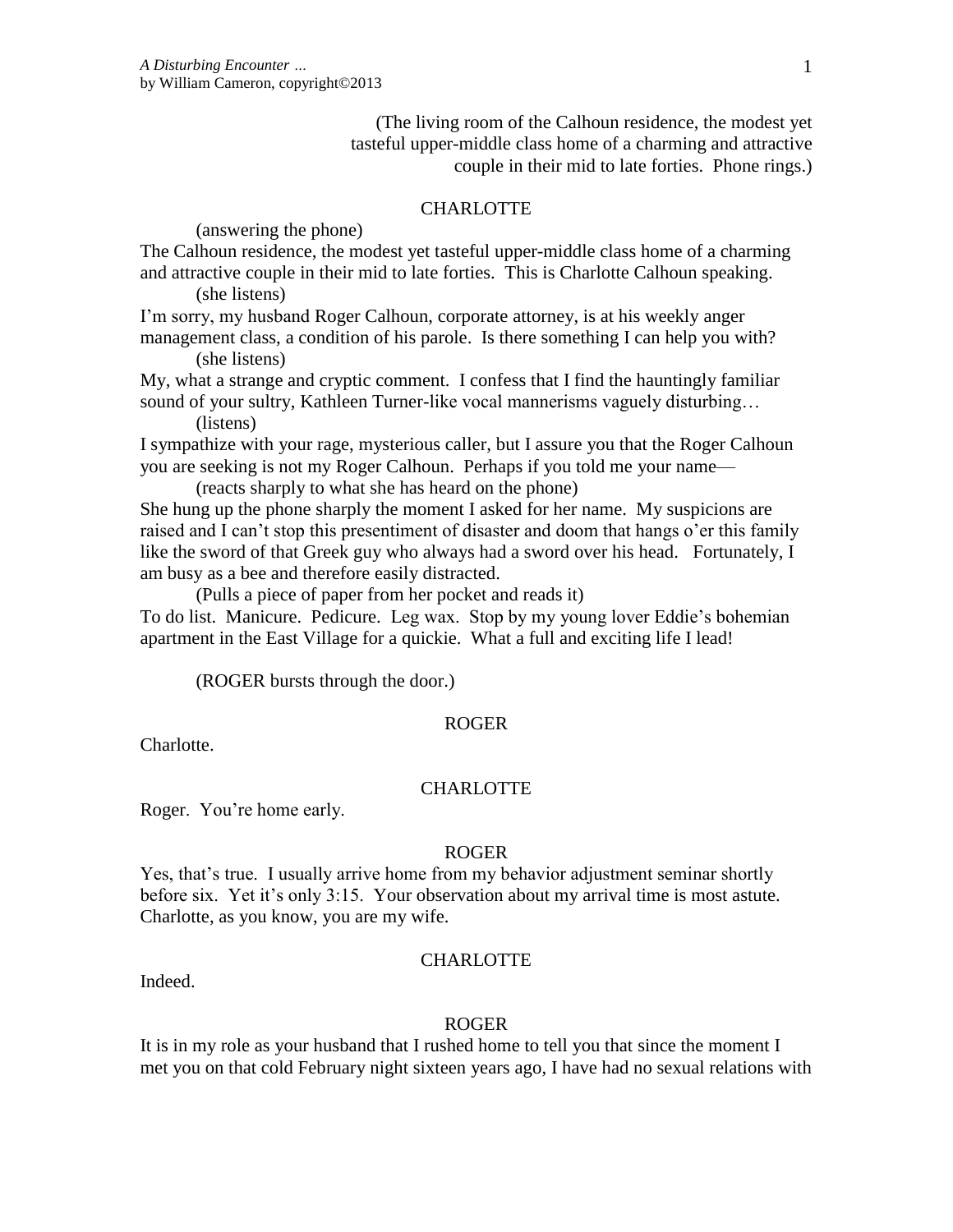#### ROGER (cont'd)

any woman and therefore, cannot possibly be the biological father of a 16 year old girl who lives not far from here with her unwed mother, a two-bit actress named Maria.

### CHARLOTTE

Thank you for setting my mind at rest, Roger, for only moments ago I received a troubling phone call from a woman with a hauntingly familiar voice claiming to be the mother of your illegitimate child. She hung up as soon as I asked her name so I cannot say whether or not it was Maria. Your reassurance is most welcome. Thank you, darling.

(She kisses his cheek)

### ROGER

Hmmm. What is that seductive perfume you have sprayed liberally at all of your pulse points? It has infiltrated my olfactory nerves and aroused my sexual desire.

### CHARLOTTE

I can't have intercourse with you now, dear…and don't assume that this means I have a young lover in the East Village who is a noted performance artist and satisfies my every need in ways you never could…in case that's what you were assuming.

### ROGER

I wasn't but I am now.

#### CHARLOTTE

Not to worry. I don't have a young lover named Eddie, nor have I been supporting his cocaine habit by siphoning money from our son's college fund. Nothing could be further from the truth.

### ROGER

What a relief.

#### **CHARLOTTE**

ROGER

No, the reason I can't have sex with you is that I have so many things to do.

For example?

#### **CHARLOTTE**

Well, there's my…committee meeting in the East Village…where I *do not* have a lover.

# ROGER

(enraged)

Why must I always learn of these things at the last possible moment!!!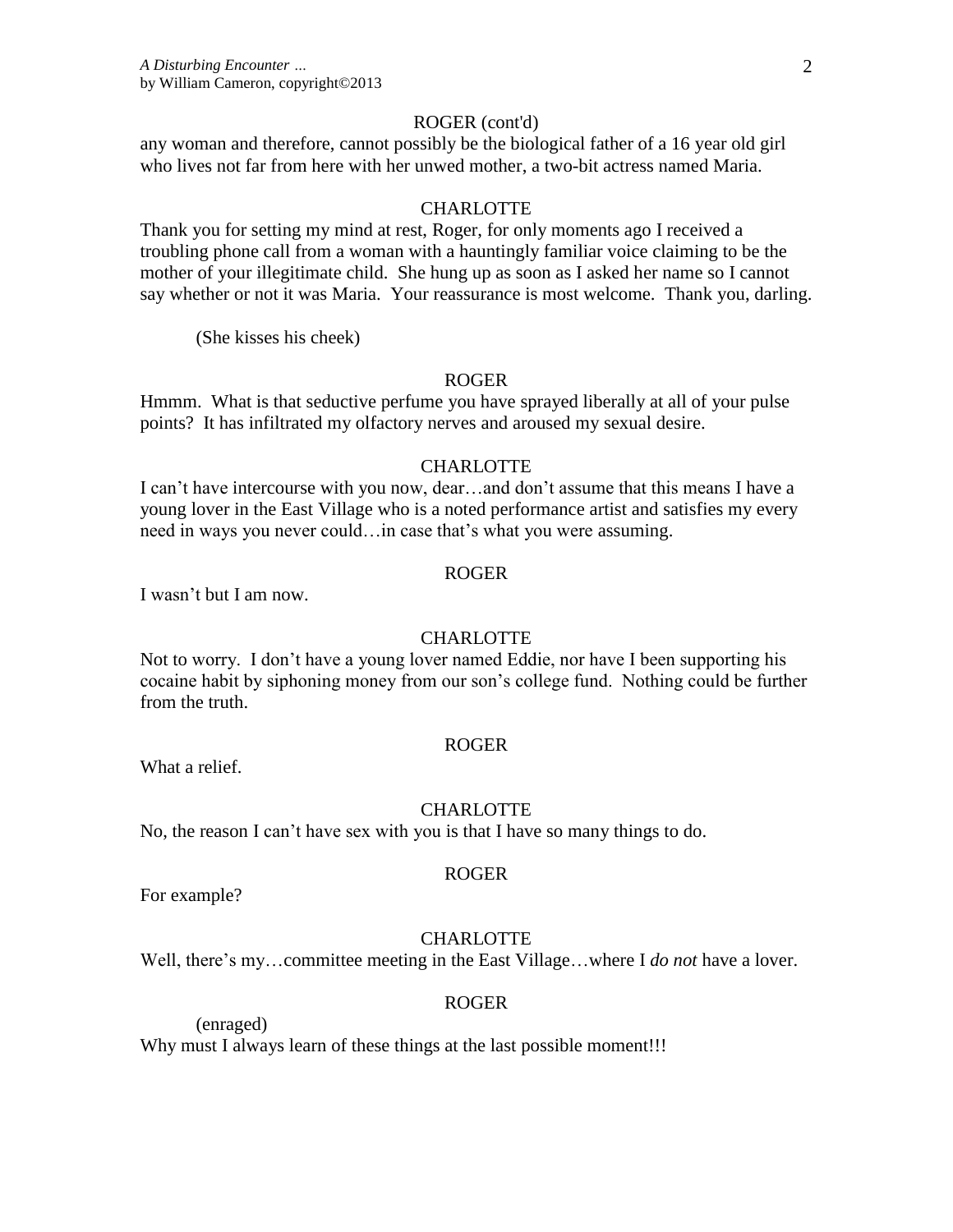### **CHARLOTTE**

I told you about my meeting at breakfast, dear, although you probably didn't hear me because you were railing incessantly about your oatmeal not being 'oaty' enough.

(BILLY, a teenage boy, enters.)

# BILLY

Hi mom, hi dad.

# ROGER

Hi Billy, National Honor Society member

### **CHARLOTTE**

Hello son, the troubled only child of a dysfunctional marriage.

#### **BILLY**

Mom, Dad, I've met a girl.

#### CHARLOTTE

Wonderful. Is she black or Jewish?

### BILLY

No.

#### ROGER

Do you fantasize as to what this young lady looks like naked?

### BILLY

Yes.

#### ROGER

We're so relieved you're not a homosexual.

BILLY She's right outside. Would you like to meet her?

#### **CHARLOTTE**

Quickly, son. If I don't get to the East Village on time I'll be cranky all through dinner.

(BILLY exits)

### ROGER

The sudden appearance of this as of yet unseen young woman might fill me with dread and foreboding if, for example, I had received an anonymous phone call at work today threatening to reveal my creative yet highly illegal manipulation of corporate funds unless I cough up half a million dollars for my illegitimate daughter's college education.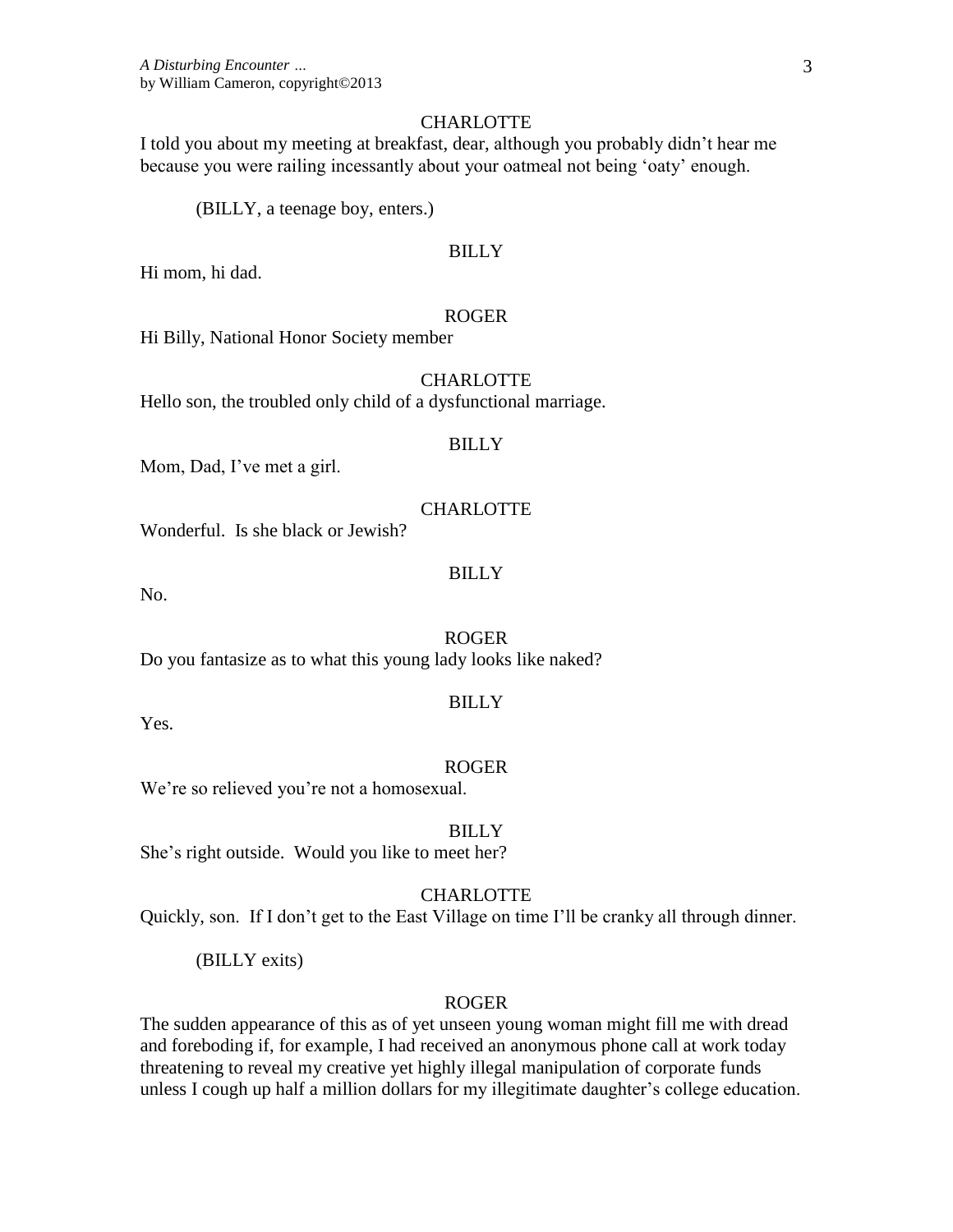### **CHARLOTTE**

Thank goodness nothing like that happened today.

### ROGER

Yes, it's most fortunate.

(BILLY enters with SUZIE, a pretty teenage girl)

# BILLY

Mom, Dad, this is Suzie. Isn't she swell?

# **CHARLOTTE**

I'm so glad I don't hate your hairdo.

#### ROGER

I can certainly see why my hormonally rich son is so fond of you.

# **SUZIE**

What an inappropriate thing to say. I feel the need for an awkward silence. (Awkward silence)

It certainly is a pleasure to meet you, Mr. and Mrs. Calhoun. Your charming and handsome son won my heart this morning when he text-messaged me all of the answers during our first period algebra exam.

#### **CHARLOTTE**

Billy's always been good at math.

### BILLY

Suzie let me French kiss her. Twice.

### **CHARLOTTE**

Which is how many more than once?

#### BILLY

One!

#### **CHARLOTTE**

See what I mean? So, Suzie, tell us about yourself.

# ROGER

Is your mother's name Maria?

#### **SUZIE**

Well, I'm a Virgo and…wait, did you just ask if my mother's name was Maria?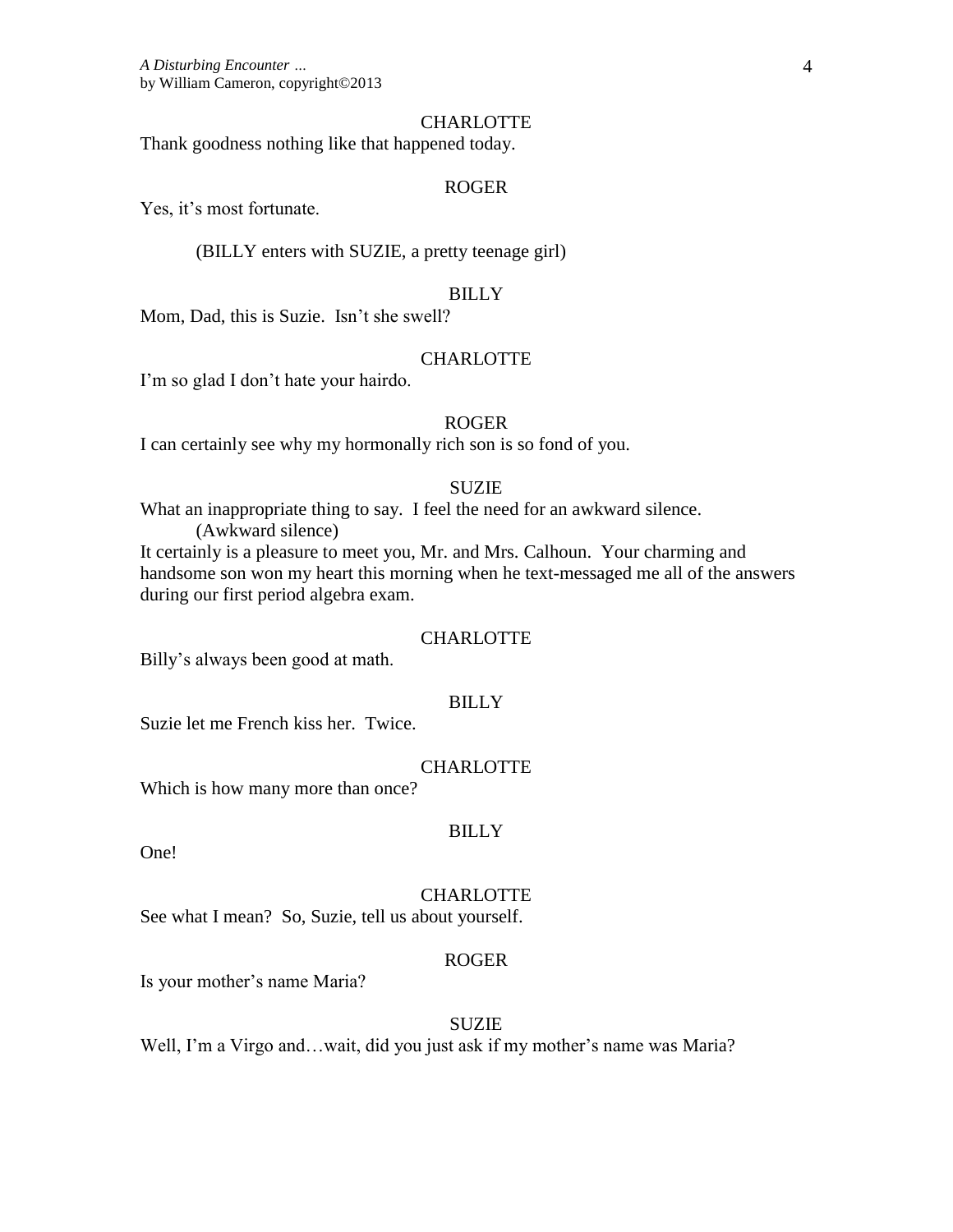### **CHARLOTTE**

Roger did, yes. He is concerned that you might be his illegitimate daughter from a onenight stand he had with some two-bit actress more than sixteen years ago.

# ROGER

A Virgo? How interesting!

### SUZIE

And the woman's name was Maria?

#### ROGER

I have never known anyone named Maria.

# **CHARLOTTE**

Your sister's name is Maria.

### BILLY

You had sex with your sister?

### ROGER

I never met the woman.

# **BILLY**

You never met Aunt Maria?

#### **SUZIE**

Not that Maria. The Maria I'm speaking of is—

# ROGER

I do not know this Maria you speak of. In fact, she does not even exist. Nor, in my humble layman's opinion, was she a two-bit actress.

#### SUZIE

How do you know she wasn't a two-bit actress?

#### ROGER

I know talent when I see it.

#### SUZIE

But you said she didn't exist.

# ROGER

Which is why I refused to sleep with her, although she begged me to.

#### SUZIE

Did you or did you not have sex with a woman named Maria sixteen years ago?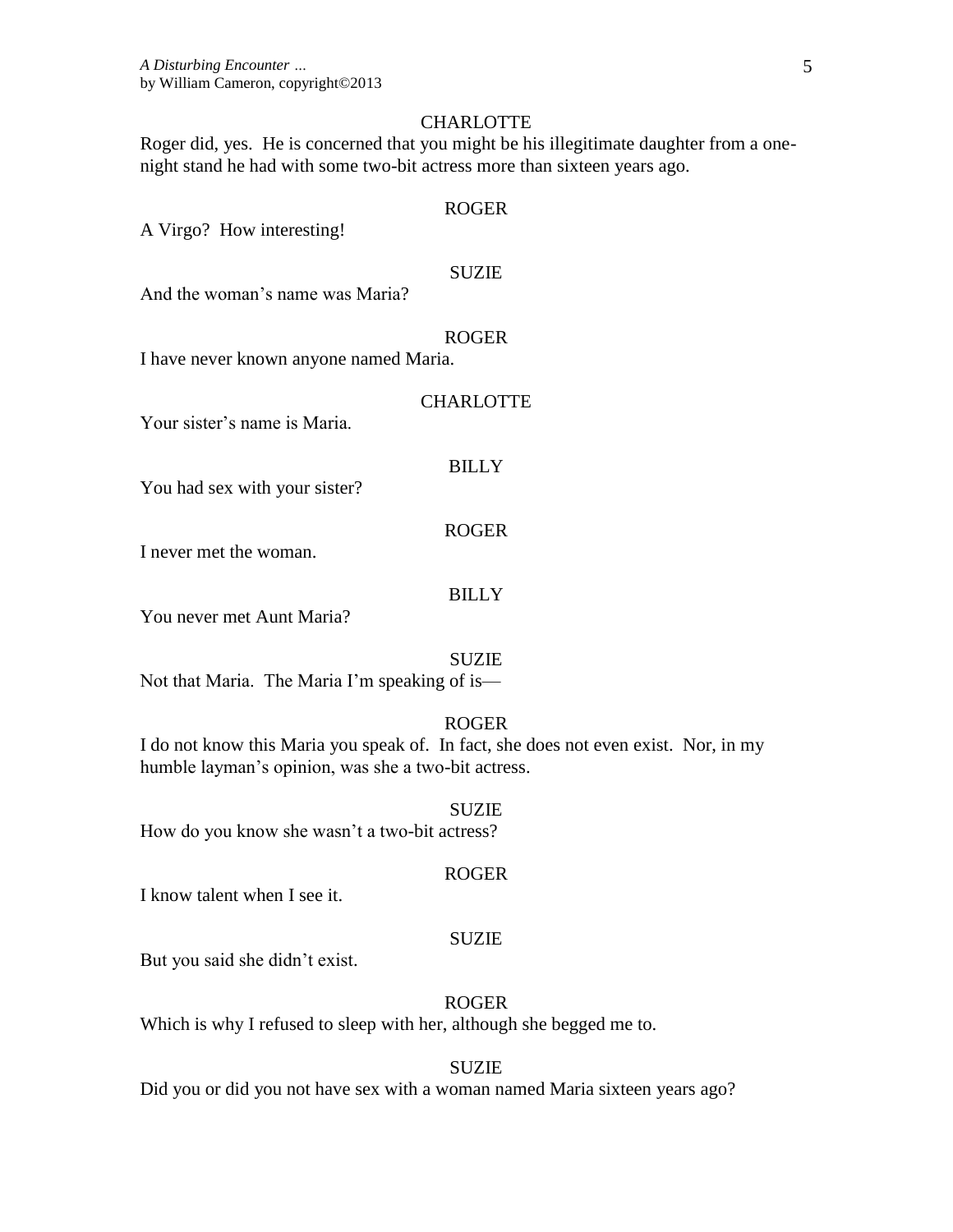#### ROGER

That depends on what you mean by the phrase "Did you or did you not have sex with a woman named Maria sixteen years ago."

# **CHARLOTTE**

Roger, answer the question or I will start talking about size, if you know what I mean.

### ROGER

I absolutely did not have sex with a woman named Maria sixteen years ago, if that's what you're implying.

### SUZIE

Do you remember the date on which you absolutely did not have sex with a woman named Maria?

# ROGER

February the  $23^{\text{rd}}$ , 1997.

#### SUZIE

February the  $23<sup>rd</sup>$ , 1997 is exactly sixteen years and nine months before my sixteenth birthday, which I celebrated two months ago by watching my mother drink herself into a stupor and then sobbing my way through 'Sixteen Candles', a John Hughes coming of age comedy starring 80's teen icon Molly Ringwald.

# **BILLY**

I must intervene to say that I am ashamed to admit that I find the thought of French kissing my half-sister to be sexually arousing to an abnormal degree.

### **CHARLOTTE**

Be at peace, son, for as you adjust to the idea of Suzie being your half-sister your sexual desires will be replaced with the warmth of sibling affection and mutual respect.

#### SUZIE

I've always wanted a brother.

# BILLY

I'm all yours, sis.

(BILLY and SUZIE immediately lock into a passionate kiss; CHARLOTTE quickly intervenes, separating them)

# **CHARLOTTE**

There will be plenty of time for bonding in the weeks to come.

#### ROGER

But is your mother's name Maria?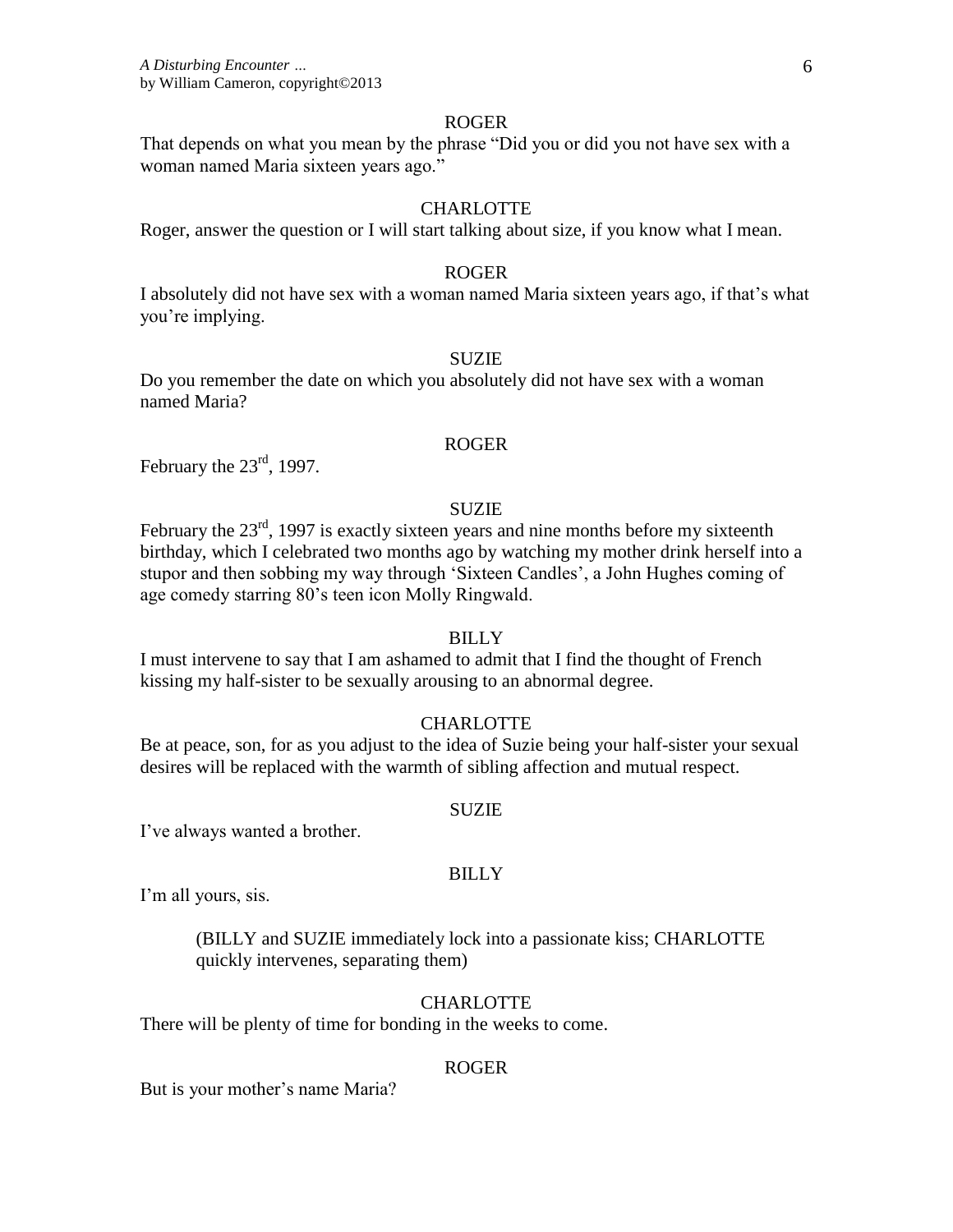#### BILLY

No, my mother's name is Charlotte.

### SUZIE

I think he meant me.

# **BILLY**

Her name is Suzie.

SUZIE

Let me handle this, bro. No, my mother's name is not Maria.

# ROGER

See!?!

### **SUZIE**

However, in February of 1997, the month that you did not have sex with my mother, she was playing the female lead in a revival of Rodgers and Hammerstein's underrated yet still cloying "The Sound of Music" opposite Robert Wagner and Stefanie Powers.

# **CHARLOTTE**

Stars of ABC's popular "Hart to Hart."

## SUZIE

Yet dreadfully miscast as Friedrich and Liesl, the eldest of the singing Von Trapp children.

# ROGER

What part did your mother play?

### **SUZIE**

Maria.

('ahhhs' of recognition from the others)

She received excellent reviews. The Poughkeepsie Post said that her husky Kathleen Turner-like baritone added a whole new dimension to the title song.

#### **CHARLOTTE**

That's where I have heard that voice! I saw that production. Roger, do you remember? It was our second date. Your mother was wonderful, incidentally. The way she croaked her way through "The Lonely Goatherd" gave new meaning to the phrase, "that bitch can yodel!"

(turning on ROGER)

And it was the same voice that called me this afternoon just before Roger's arrival claiming that he was the father of her only child, a sixteen-year-old beauty completely devoid of mathematical ability. Roger Calhoun, that young woman standing there, is your daughter!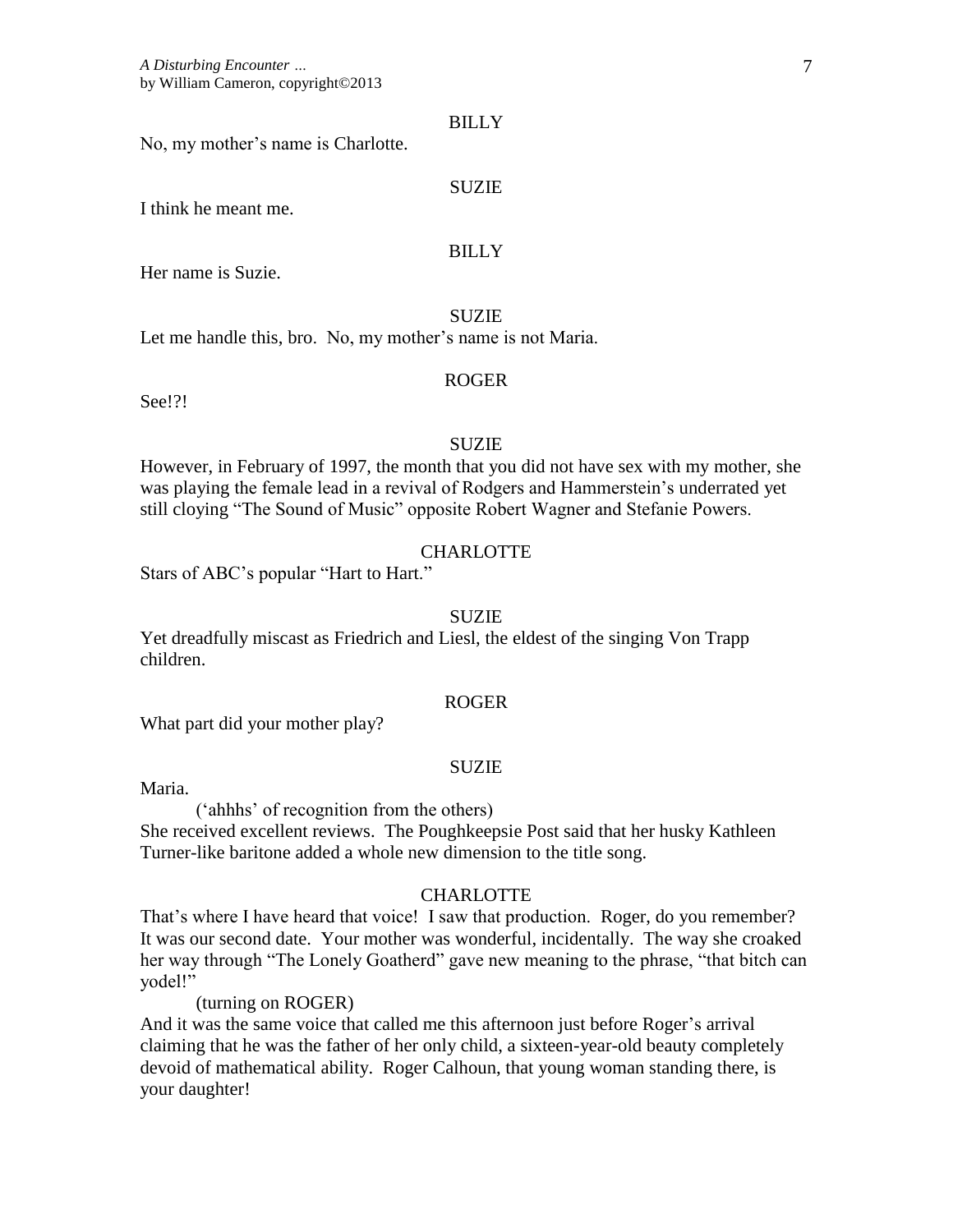#### CHARLOTTE (cont'd)

(beat, no movement—until BILLY and SUZIE start kissing passionately. CHARLOTTE intervenes)

Back away from the sibling. I said, back away from the sibling. (She forces them apart.)

### ROGER

But that can't be right. Wait, I remem—

# **CHARLOTTE**

I remember, too. You went backstage, ostensibly to see an old army buddy who played Rolfe, young Liesl's love interest who breaks her tender and trusting heart when he becomes a Nazi youth. I was foolish to have believed you not only because the young man playing Rolfe was no older than 14 and clearly not Army material but because you were never in the Army! Thus, it is now clear, as I have long suspected, that you did have a one-night stand with Suzie's mother, meaning that you slept with another woman in the middle of our second date, meaning that you have lied to me all these years, meaning that our marriage is a sham, meaning that our poor son is virtually a bastard, meaning that my passionate and ultimately self-destructive affair with Eddie is perfectly justified under the circumstances, meaning that I really must get to that committee meeting. Ta-ta!

(She quickly heads for the exit)

#### ROGER

Wait!

(CHARLOTTE freezes in place)

The woman I had sex wi…the woman that I did *not* have sex with lo those many years ago was not, I repeat, not the actress who played Maria Von Trapp.

(simultaneously)

CHARLOTTE Not the actress who played Maria?!

**SUZIE** A shocking revelation!

**BILLY** Rhubarb, rhubarb.

#### ROGER

It's all coming back to me now—a flood of misty memories, reminiscences of yesteryear, like a bittersweet melody played on a lonesome guitar in the soft summer moonlight while the crickets—

### **CHARLOTTE**

Wrap it up, this is supposed to be a ten minute play.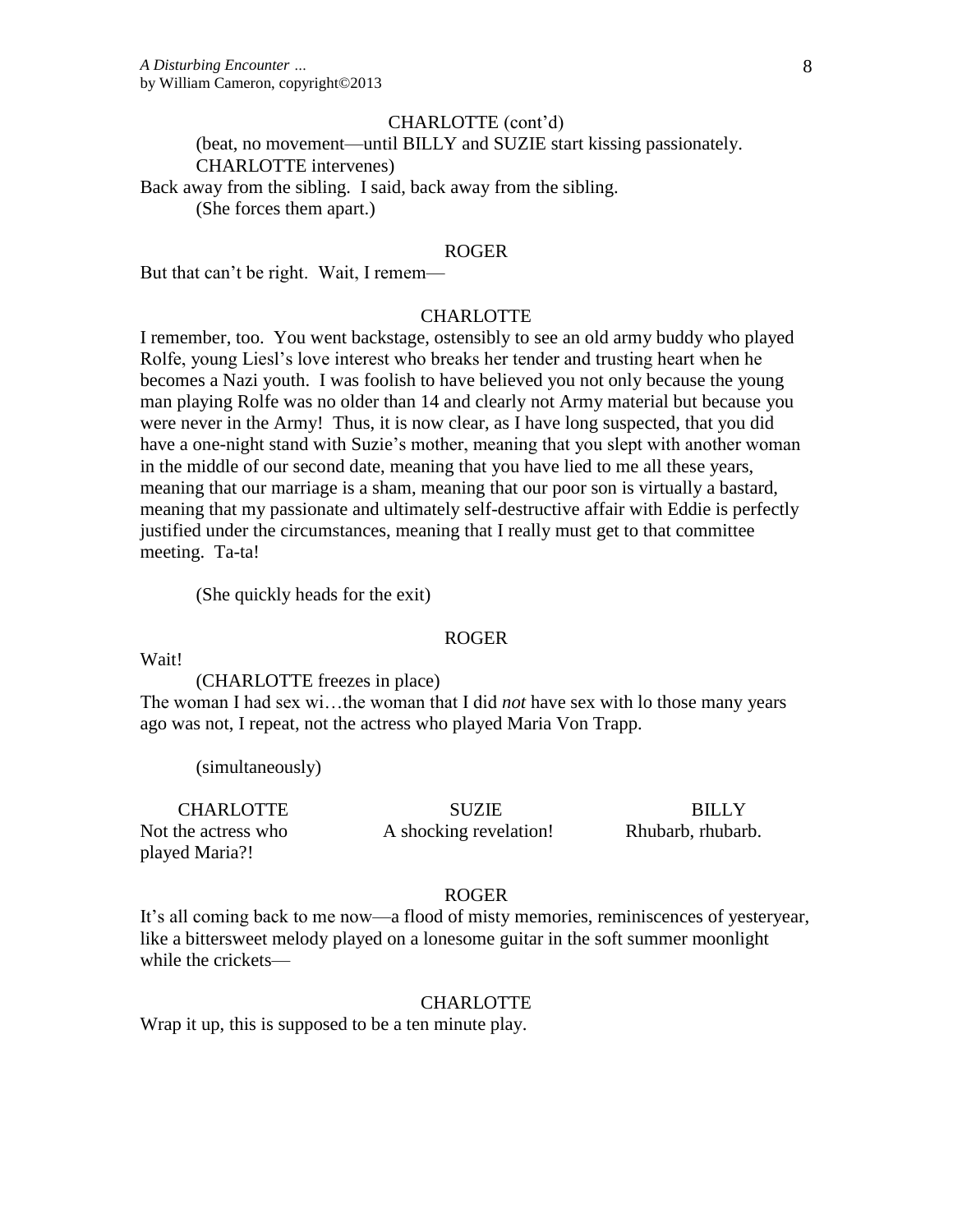### ROGER

I didn't sleep with your mother, Suzie, and am not your father. I did go backstage to see someone although I now confess that it was not my army buddy; I can't believe you ever bought that lie in the first place, you blithering idiot. I went backstage with the intention of introducing myself to a particular cast member but I accidentally opened the wrong door whereupon I discovered the actress who had played Maria. Her real name, if I recall, was Julie.

#### SUZIE

That's right!

# ROGER

Now that I bethink me, she was in Robert Wagner's dressing room at the time and, indeed, they were in what can only be described as a very friendly position.

#### **SUZIE**

So, my real father is…

### ROGER

Yes, that's right, Suzie. Your real father is a TV actor.

# (BILLY and CHARLOTTE gasp in horror)

#### SUZIE

That certainly explains all the residual checks from ABC.

#### **CHARLOTTE**

But who made the phone calls claiming that Roger was the father of her child?

# SUZIE

Oh, that was my mother. She calls someone new every day. The bitch is crazy.

#### BILLY

Wait. Does this mean that…?

# ROGER

That's right, son, you and Suzie are not brother and sister and can have all the safe sex you want.

# SUZIE

Oh.

(She shares a disappointed glance with BILLY) I'm not that interested now.

#### BILLY

Me neither. Wanna go play Grand Theft Auto 5?